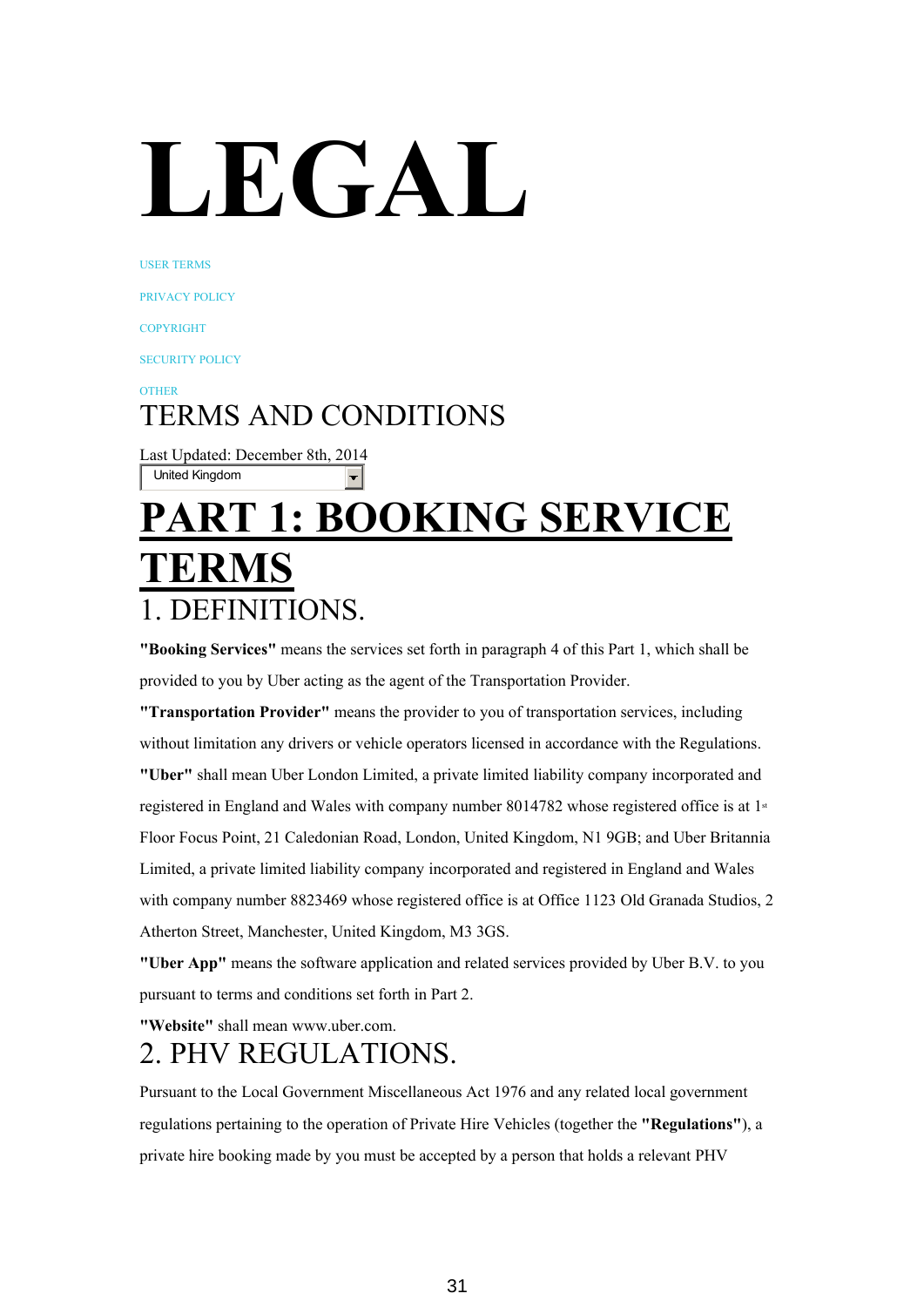operator's licence. Uber is the holder of such a PHV operator license in each of the jurisdictions in which it operates, and as set out in paragraph 3 below accepts at its registered address and/or operations centre private hire bookings made by you using the Uber App (**"Bookings"**). 3. UBER'S ACCEPTANCE OF BOOKINGS AS AGENT OF THE TRANSPORTATION PROVIDER.

Uber accepts Bookings acting as disclosed agent for the Transportation Provider (as principal). Such acceptance by Uber as agent for the Transportation Provider gives rise to a contract for the provision to you of transportation services between you and the Transportation Provider (the

**"Transportation Contract"**). For the avoidance of doubt: Uber does not itself provide transportation services, and Uber is not a Transportation Provider. Uber acts as intermediary between you and the Transportation Provider. You acknowledge and agree that the provision to you of transportation services by the Transportation Provider is pursuant to the Transportation Contract and that Uber accepts your booking as agent for the Transportation Provider, but is not a party to that contract.

For the sake of clarity, your Booking will be allocated to the nearest available Transportation

provider by the Uber entity which holds the relevant operator license.

#### 4. THE PROVISION OF BOOKING SERVICES BY UBER.

Uber provides certain services through the Uber App installed on your GPS-enabled smartphone

(the **"Booking Services"**). The Booking Services provided by Uber include:

- a. The acceptance of Bookings at its registered address and/or operations centre in accordance with paragraph 3 above, but without prejudice to Uber's right at its sole and absolute discretion to decline any Booking you seek to make;
- b. Allocating each accepted Booking to the nearest available Transportation Provider via such means as Uber may choose;
- c. Remotely monitoring (from Uber's operations centres) the performance of the Booking by the Transportation Provider;
- d. Receipt of and dealing with feedback, questions and complaints relating to Bookings, which may be made by email: support@uber.com. Uber encourages you to provide your feedback if any of the transportation services provided by the Transportation Provider do not conform to your expectations; and
- e. Managing any lost property queries relating to Bookings.

#### 5. PAYMENT.

The Booking Services are provided by Uber to you free of charge. Uber reserves the right to introduce a fee for the provision of the Booking Services. If Uber decides to introduce such a fee,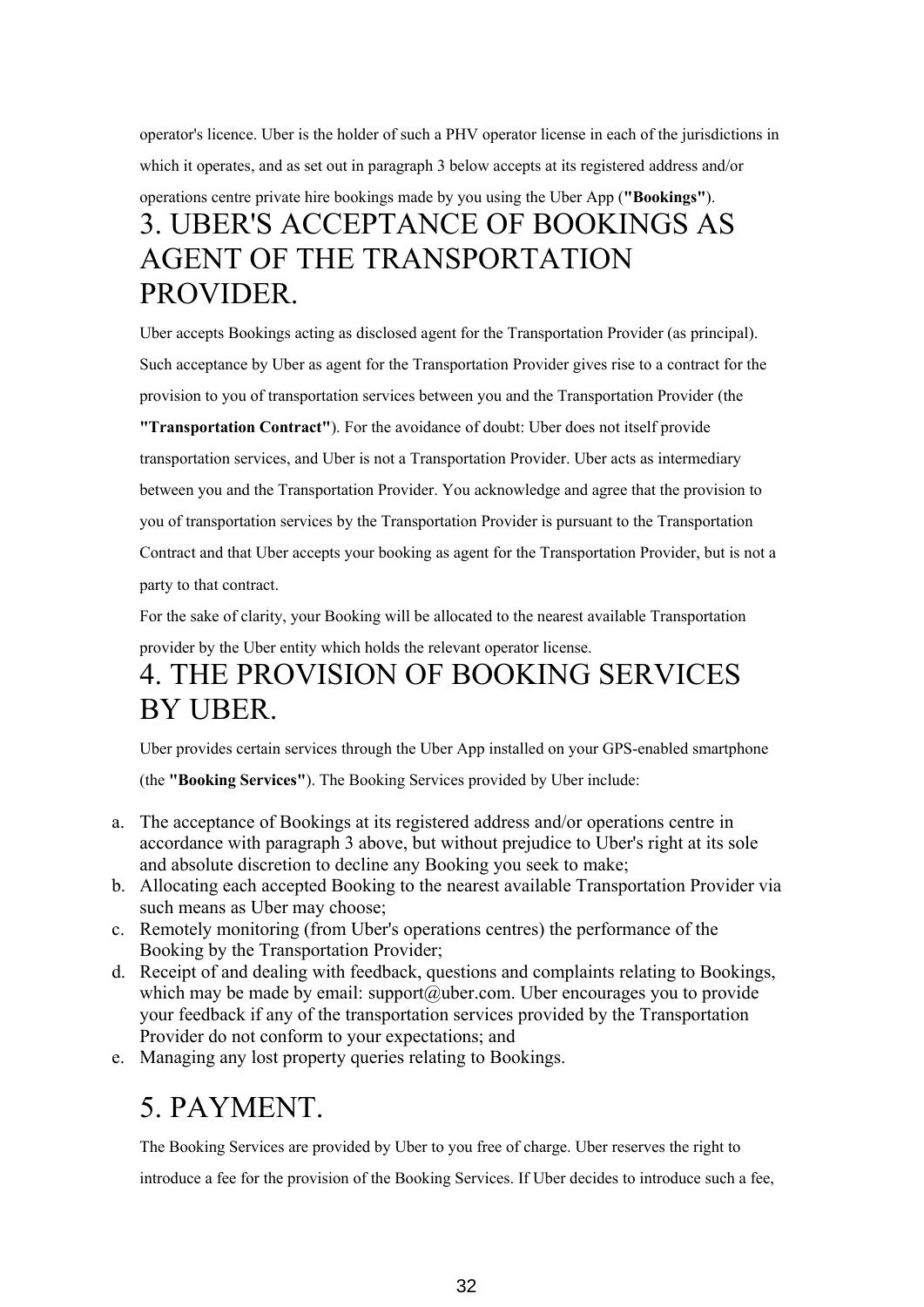Uber shall inform you accordingly and allow you to either continue or terminate the Booking Services at your option.

The rates that apply for the transportation services provided by the Transportation Provider can be found on the Website and through the Uber App. These may be modified or updated from time to time. It is your responsibility to remain informed about the current rates for the transportation services.

#### 6. LIMITATION OF LIABILITY.

Uber will not be liable to you in respect of any acts or omissions of its employees, agents or subcontractors, whether such liability arises in contract (by way of indemnity or otherwise), tort (including negligence), misrepresentation, breach of statutory duty, restitution or otherwise, provided that nothing in these Terms and Conditions will limit or exclude Uber's liability to you for personal injury or death caused directly by Uber's negligence.

#### 7. APPLICABLE LAW.

The Booking Services and the Booking Service Terms set out in this Part 1, and all noncontractual obligations arising in any way whatsoever out of or in connection with the Booking Service Terms shall be governed by, construed and take effect in accordance with the laws of England and Wales.

Any dispute, claim or matter of difference arising out of or relating to the Booking Services or Booking Service Terms is subject to the exclusive jurisdiction of the courts of England and Wales.

## **PART 2: USER TERMS**

These User Terms apply to your visit to and your use of our website at [WWW.UBER.COM](http://www.uber.com/) (the

**"Website"**), the Uber App (as defined in Part 1 above) as well as to all other information, recommendations and/or services provided to you on or through the Website and the Uber App (together the **"Services"**), but for the avoidance of doubt these User Terms do not apply to the Booking Services defined and described in Part 1 above.

Please read these User Terms carefully before downloading the Uber App and/or using the Services.

#### 1. UBER.

Your contracting partner in relation to your use of the Website, the Uber App and/or the Services is Uber B.V., a private limited liability company established in the Netherlands, having its offices at Vijzelstraat 68, 1017 HL, Amsterdam, the Netherlands, registered at the Chamber of Commerce under number 55808646 (**"Uber"**).

#### 2. WHAT SERVICES DOES UBER PROVIDE?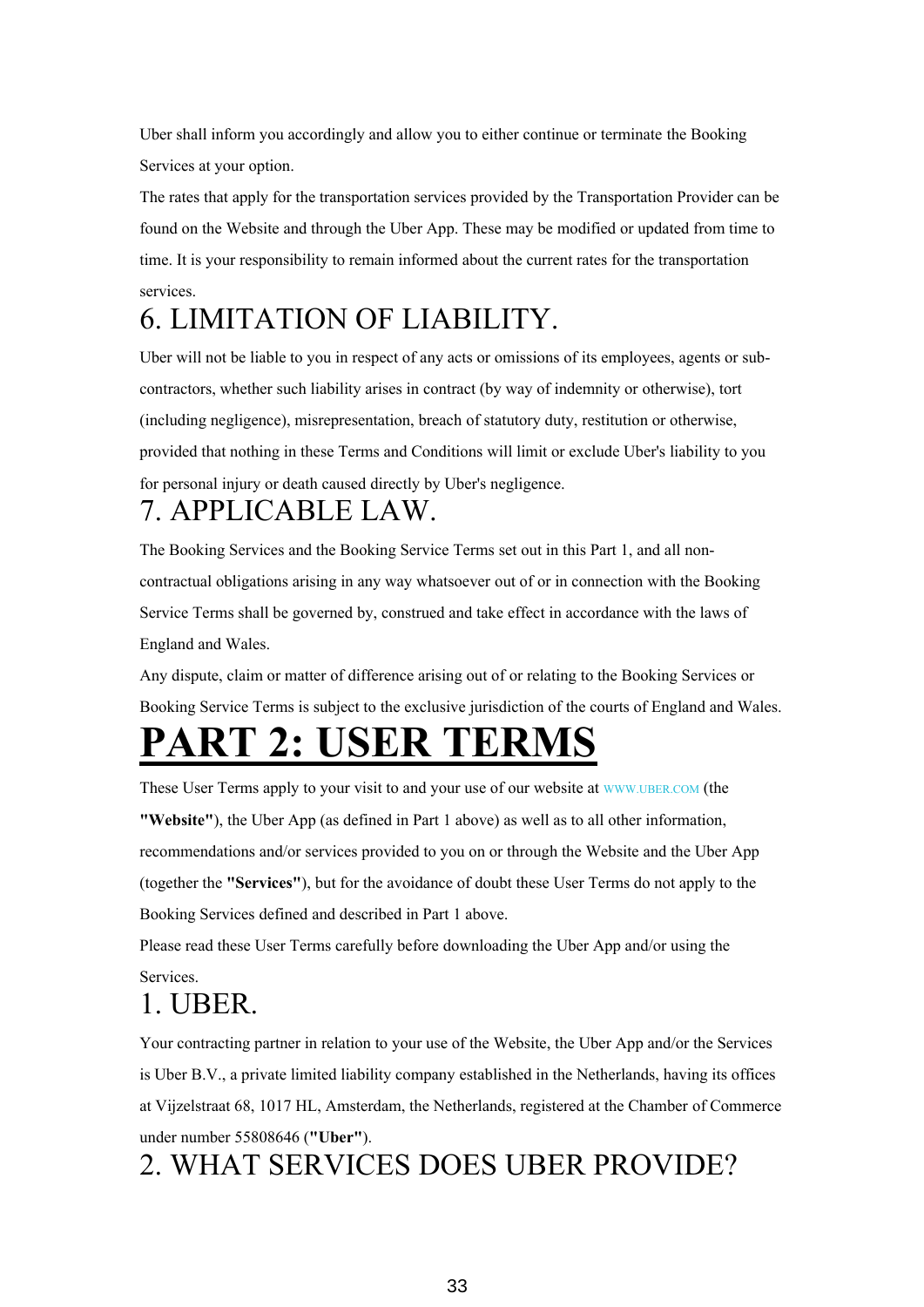The Uber App and the Website provide means to enable you to obtain transportation services offered by third party transportation providers, drivers or vehicle operators (the **"Transportation Provider"**). In relation to Bookings, the Website and the Uber App enable you to access the Booking Services provided by Uber described in Part 1 above.

#### 3. YOUR UBER ACCOUNT.

By using the Uber App and/or the Services, you enter into a contract with Uber (the **"Contract"**). In order to be able to use the Uber App or the Services, you first need to set up your personal account. In order to do so, you must first provide Uber with your personal information, mobile telephone number and credit card data. Upon successful completion of your signing up with Uber, Uber will provide you with a personal account, accessible for you with a password of your choice. You have to be 18 years of age or older to use the Uber App and the Services. If you reside in a jurisdiction that restricts the use of the Uber App or the Services because of age, or restricts the ability to enter into agreements such as these User Terms due to age, you must abide by such age limits and you must not use the Uber App or the Services. You represent that if you are an individual, you are of legal age to enter into a binding contract, and that if you are registering on behalf of a legal entity, that you are authorized to enter into, and bind the entity to, these User Terms .

#### 4. HOW TO USE THE UBER APP AND THE SERVICES.

The GPS receiver - which should be installed on the mobile device (smart phone) on which you have downloaded the Uber App - detects your location. When you make a Booking that is accepted by Uber as set out in Part 1 above, you will be provided, via the Uber App with information regarding the Transportation Provider - including identity, vehicle licence number, and customer service rating - and the ability to contact the Transportation Provider by telephone. The Uber App also allows you to view the Transportation Provider's progress towards the pick-up point, in real time.

For the avoidance of doubt: Uber does not itself provide transportation services, and Uber is not a Transportation Provider. You acknowledge and agree that the provision to you of transportation services by the Transportation Provider is pursuant to the Transportation Contract and that Uber is not a party to that contract.

#### 5. YOUR USE OF THE UBER APP OR THE SERVICES.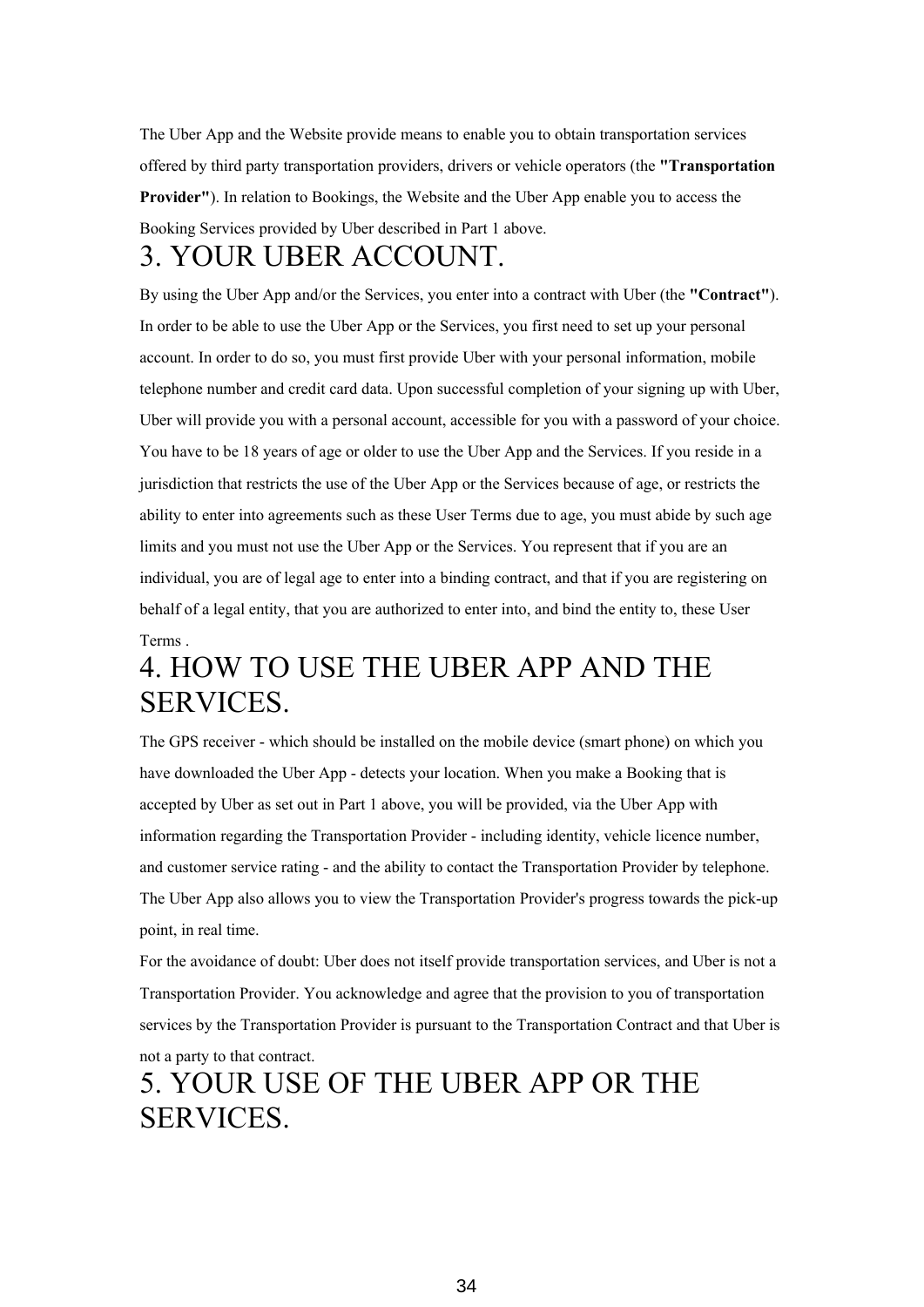You warrant that the information you provide to Uber is accurate and complete. Uber is entitled at all times to verify the information that you have provided and to refuse use of the Uber App or the Services without providing reasons.

You may only access the Services using authorized means. It is your responsibility to ensure that you download the correct application for your device. Uber is not liable if you do not have a compatible mobile device or if you download the wrong version of the Uber App for your mobile device. Uber reserves the right to terminate the use of the Uber App or the Services should you be using the Uber App or the Services with an incompatible or unauthorized device.

By using the Uber App or the Services, you further agree that:

- 1. You will only download the Uber App or use the Services for your sole, personal use and will not sell them to a third party;
- 2. You will not authorize others to use your account;
- 3. You will not assign or otherwise transfer your account to any other person or legal entity;
- 4. You will not use an account that is subject to any rights of a person other than you without appropriate authorization;
- 5. You will not use the Uber App or the Services for unlawful purposes, including but not limited to sending or storing any unlawful material or for fraudulent purposes;
- 6. You will not use the Uber App or the Services to cause nuisance, annoyance or inconvenience;
- 7. You will not impair the proper operation of the network;
- 8. You will not try to harm the Uber App or the Services in any way whatsoever;
- 9. You will not copy, or distribute, the Uber App or other Uber Content (as defined in section 9) without written permission from Uber;
- 10. You will keep secure and confidential your account password or any identification we provide to you which allows access to the Uber App and/or the Services;
- 11. You will promptly provide us with such proof of identity as we may reasonably request;
- 12. You will only use an access point or 3G data account (AP) which you are authorized to use;
- 13. You are aware that when you choose to communicate with us by SMS (if available in your jurisdiction), standard messaging charges will apply;
- 14. You will not use the Uber App or the Services with an incompatible or unauthorized device;
- 15. You will comply with all applicable law of your home nation, and of the country, state and/or city in which you are present while using the Uber App and/or the Services.

Uber reserves the right immediately to terminate the use of the Uber App and/or the Services

should you not comply with any of the above rules.

#### 6. PAYMENT.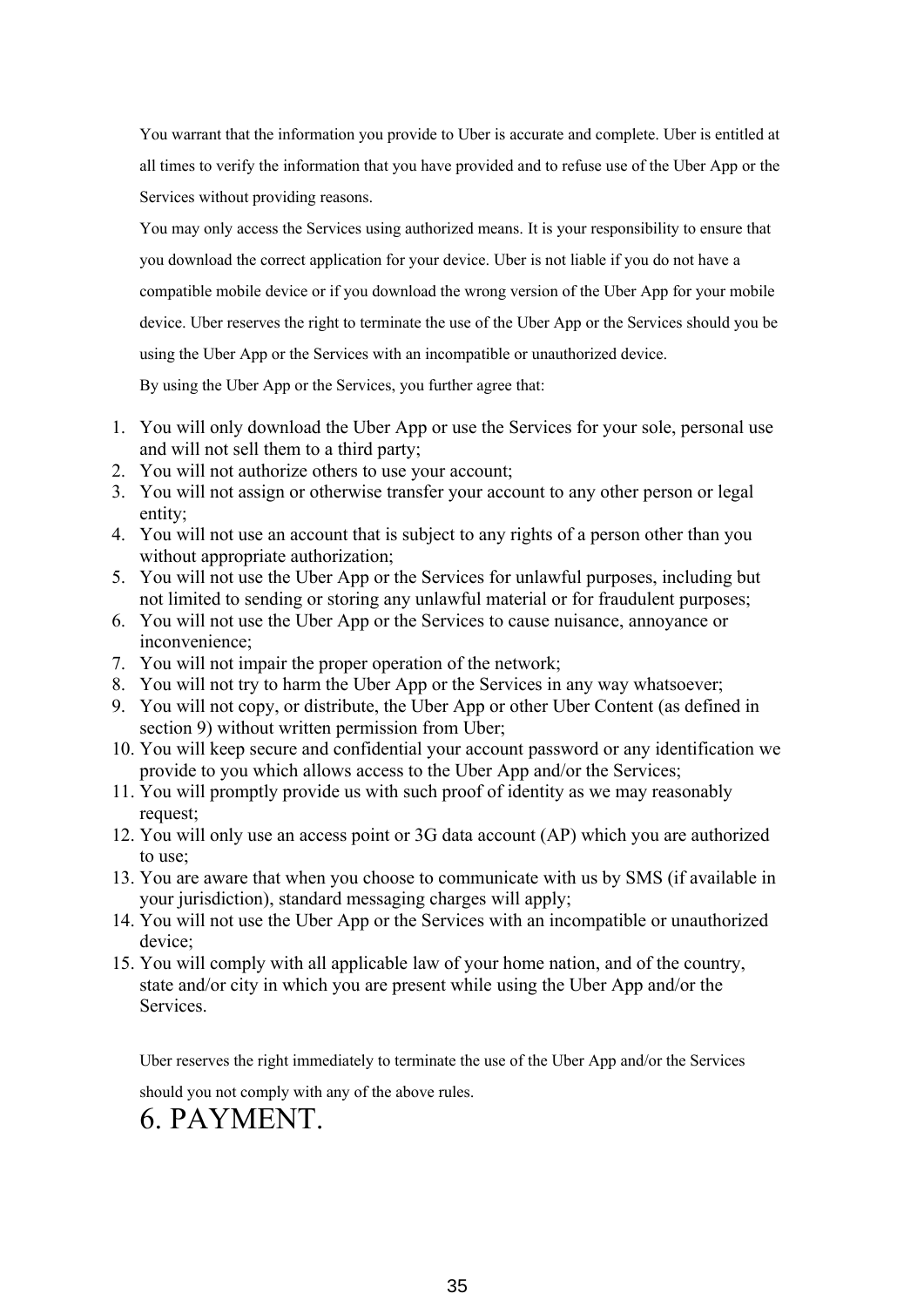The use of the Uber App and the Services is free of charge. Uber reserves the right to introduce a fee for the use of the Uber App and/or the Services. If Uber decides to introduce such a fee, Uber shall inform you accordingly and allow you either to continue or terminate the Contract, at your option.

The rates that apply for the transportation services by the Transportation Provider can be found on the Website and through the Uber App. These may be modified or updated by Uber from time to time. It is your own responsibility to remain informed about the current rates for the transportation services.

You will make payment to Uber, acting as agent for the Transportation Provider, in respect of the transportation services provided to you by the Transportation Provider. You agree that you will pay for all transportation services you purchase from the Transportation Provider, and that Uber may charge your credit card account) as provided by you when registering for the Services) for the transportation services (including any taxes and late fees, as applicable) that may be accrued by or in connection with your account. You are responsible for the timely payment of all fees and for providing Uber with a valid credit card account for payment of all fees at all times. Any payment made is non-refundable.

Uber uses a third-party payment processor (the **"Payment Processor"**) to link your credit card account to the Uber App and the Services. The processing of payments or credits, as applicable, in connection with your use of the Uber App and Services will be subject to the terms, conditions and privacy policies of the Payment Processor and your credit card issuer in addition to these User Terms. Uber is not responsible for any errors by the Payment Processor. In connection with your use of the Services, Uber will obtain certain transaction details, which Uber will use solely in accordance with its Privacy and Cookie Notice.

#### 7. INDEMNIFICATION.

By accepting these User Terms and using the Uber App or the Services, you agree that you shall defend, indemnify and hold Uber, its affiliates, its licensors, and each of their officers, directors, other users, employees, attorneys and agents harmless from and against any and all claims, costs, damages, losses, liabilities and expenses (including attorneys' fees and costs) arising out of or in connection with:

- a. your violation or breach of any term of these User Terms or any applicable law or regulation, whether or not referenced herein;
- b. your violation of any rights of any third party, including Transportation Providers arranged via the Uber App, or
- c. your use or misuse of the Uber App or the Services.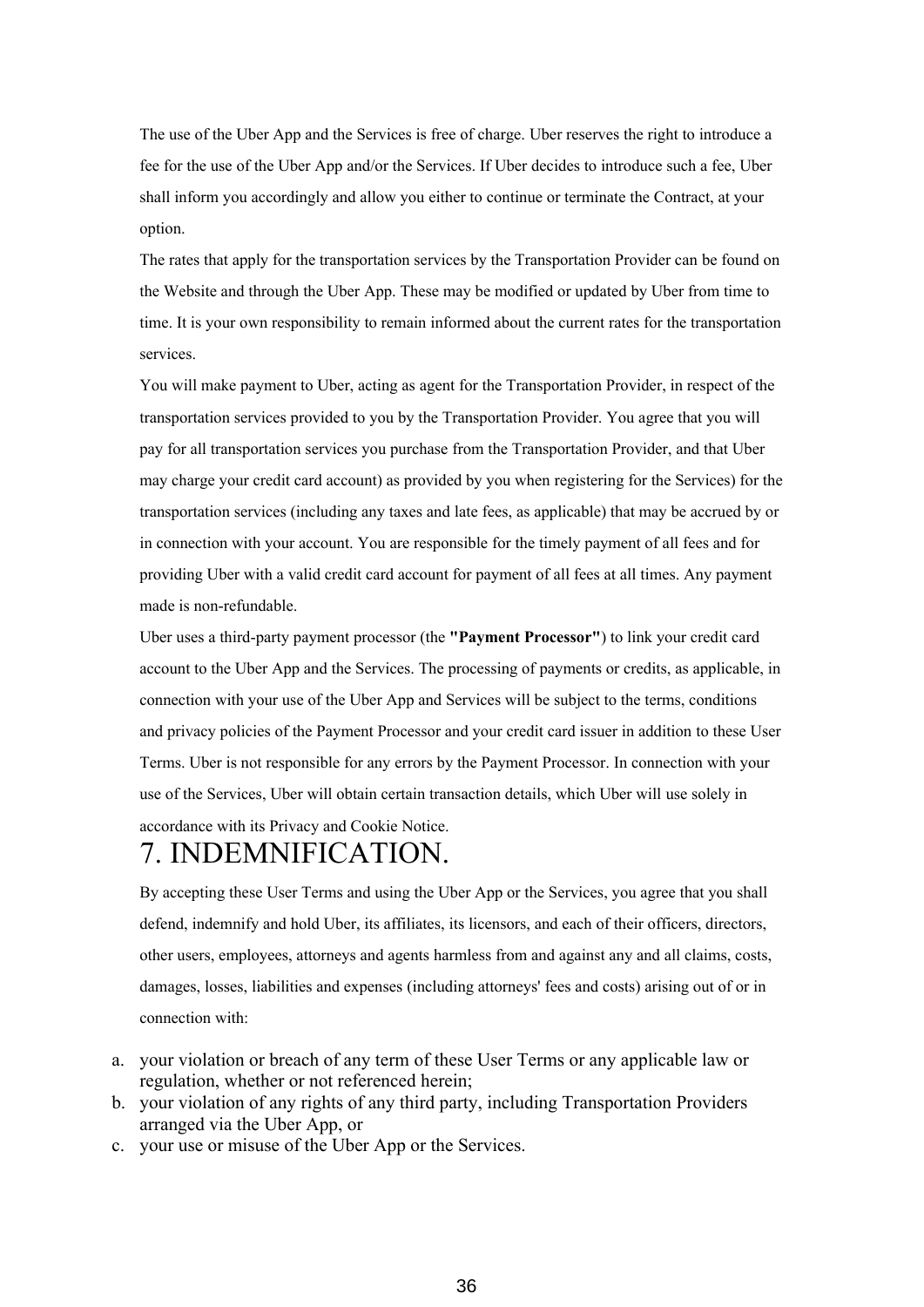#### 8. LIABILITY.

The information, recommendations and/or services provided to you on or through the Website, the Services and/or the Uber App is for general information purposes only and does not constitute advice. Uber will use reasonable endeavours to keep the Website and the Uber App and its contents correct and up to date but does not guarantee that (the contents of) the Website and/or the Uber App are free of errors, defects, malware and viruses or that the Website and/or the Uber App are correct, up to date and accurate.

Uber shall not be liable for any damages resulting from the use of (or inability to use) the Website or the Uber App (but to the exclusion of death or personal injury), including damages caused by malware, viruses or any incorrectness or incompleteness of information or the Website or the Uber App, unless such damage is the result of any wilful misconduct or gross negligence on the part of Uber.

Uber shall further not be liable for any loss or damage resulting from the use of (or the inability to use) electronic means of communication with the Website and/or the Uber App, including – but not limited to – loss or damage resulting from failure or delay in delivery of electronic communications, interception or manipulation of electronic communications by third parties or by computer programs used for electronic communications and transmission of viruses.

Without prejudice to the foregoing, and insofar as allowed under mandatory applicable law, Uber's aggregate liability to you shall in no event exceed an amount of EUR 500 or, where applicable, the equivalent of that amount in the currency used by you for the payment for the transportation services provided to you by the Transportation Provider.

The quality of the transportation services requested through the use of the Uber App and/or the Services is entirely the responsibility of the Transportation Provider who provides such transportation services to you. Uber under no circumstance accepts liability in connection with and/or arising from the transportation services provided by the Transportation Provider or any acts, actions, behaviour, conduct, and/or negligence on the part of the Transportation Provider or its employees. Any complaints about the transportation services provided by the Transportation Provider should be submitted to the Transportation Provider.

#### 9. LICENSE GRANT, RESTRICTIONS AND COPYRIGHT POLICY.

For the purpose of this section, the following definitions apply:

**"Content"** means all content featured or displayed, including, but not limited to, logos, icons, trademarks, text, graphics text, graphics, photographs, images, moving images, sound,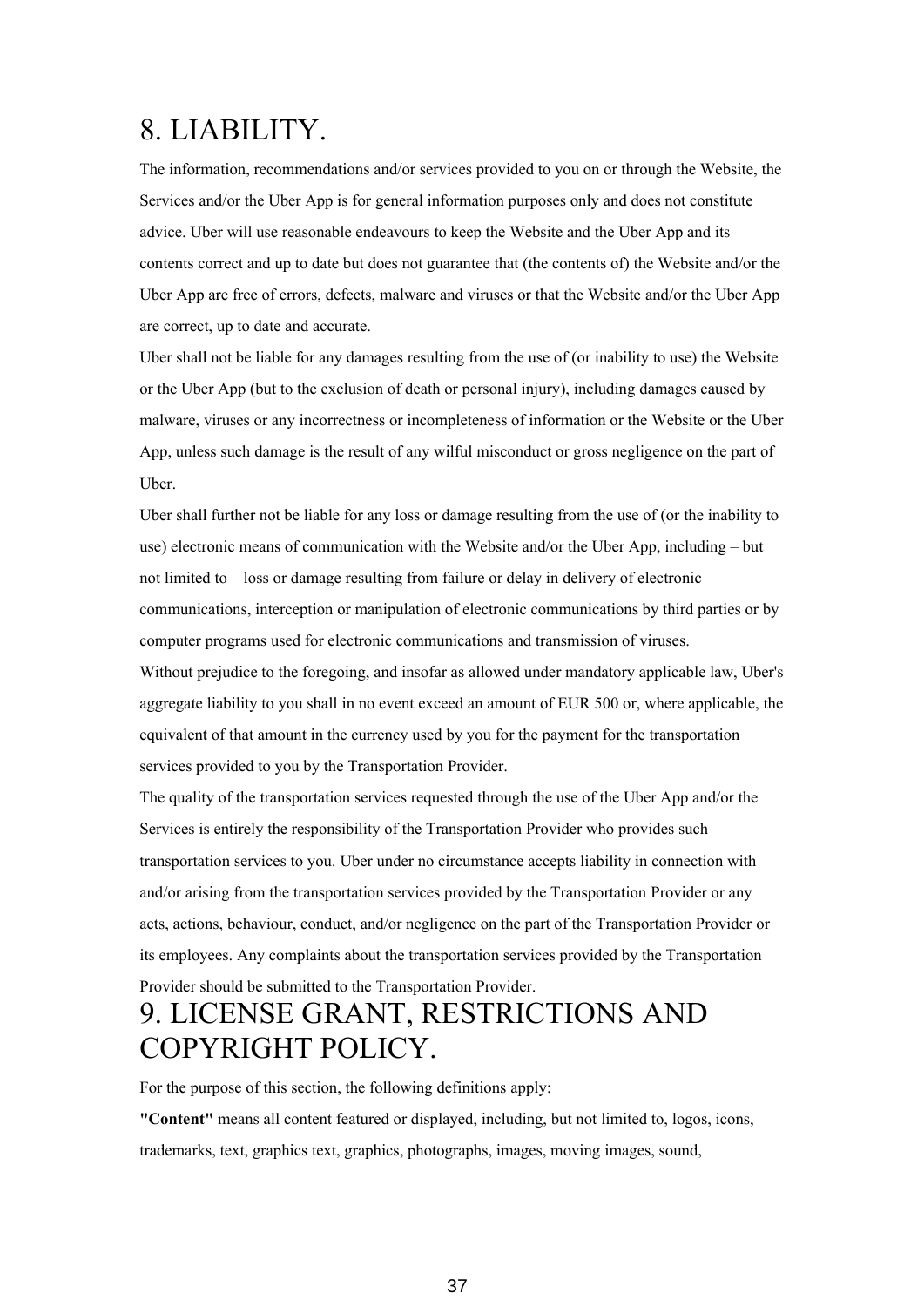illustrations, music, software (excluding the Uber App), opinions, remarks, comments, artwork, links, questions, suggestions, information or other materials.

**"Uber Content"** means Content owned or used by Uber, its affiliates or licensors and made available through the Website, the Services or the Uber App, including any Content licensed from a third party, but excluding User Content.

**"User"** means a person who accesses or uses the Services or the Uber App.

**"User Content"** means Content that a User posts, uploads, publishes, submits or transmits to be made available on the Website or through the Services or the Uber App .

**"Collective Content"** means, collectively, Uber Content and User Content.

Subject to your compliance with these User Terms, Uber grants you a limited, non-exclusive, nontransferable license:

- i. to view, download and print any Uber Content solely for your personal and noncommercial purposes; and
- ii. to view any User Content to which you are permitted access solely for your personal and non-commercial purposes.

You have no right to sublicense the license rights granted in this section.

You may not use, copy, adapt, modify, create derivative works from, distribute, license, sell, transfer, publicly display, publicly perform, reproduce, transmit, stream, broadcast or otherwise exploit the Website, the Services, the Uber App or Collective Content, except as expressly permitted by these User Terms. You may not reuse any Collective Content without first obtaining the written consent of Uber. No licenses or rights are granted to you by implication or otherwise under any intellectual property rights owned or controlled by Uber or its licensors, except for the licenses and rights expressly granted in these User Terms.

#### LICENSE GRANTED BY USER

Uber may, in its sole discretion, permit Users to post, upload, publish, submit or transmit User Content on the Website or through the Services or the Uber App. User Content will be deemed non-confidential and non-proprietary. Accordingly, Uber shall have the non-exclusive, royaltyfree, right to use, copy, distribute and disclose to third parties any User Content for any purpose, in any medium and throughout the world (**"License Grant"**).

You acknowledge that Uber only acts as a passive conduit for the distribution of the User Content and is not responsible or liable to you or to any third party for the content or accuracy of the User Content. Uber shall not be continuously monitoring User Content published by you or moderating between Users, nor shall Uber be under an obligation to do so. Without limiting the foregoing, you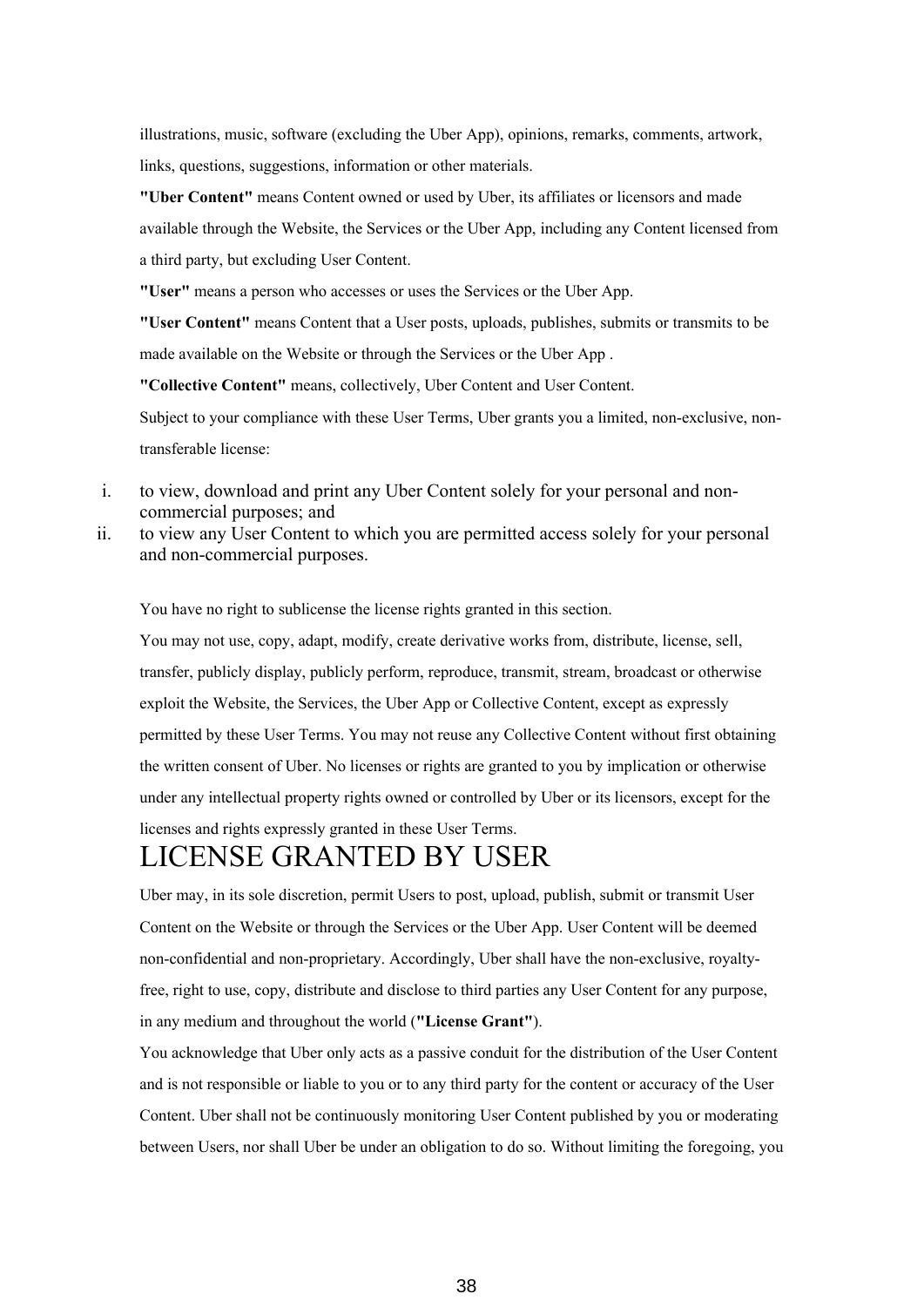acknowledge and agree that any remarks, opinions, comments, suggestions and other information expressed or included in the User Content do not necessarily represent those of Uber. Any use by you of the User Content is entirely at your own risk. You represent and warrant that any User Content posted or transmitted by you is original to you and does not copy the work of any third party or otherwise infringe any third party intellectual property rights, rights of privacy or personality rights and does not contain any defamatory or disparaging statements. Furthermore, you represent and warrant that you have the capacity to grant the license as stipulated in this paragraph.

You agree to indemnify and keep Uber, its affiliates and licensors indemnified against all costs, expenses, damages, losses and liabilities incurred or suffered by Uber or its affiliated companies related to any User Content posted or transmitted by you and/or any other use by you of the Website, the Services or the Uber App.

Uber reserves the right at its sole discretion to block or remove (in whole or in part) any User Content posted or transmitted by you and which Uber believes is not in accordance with these User Terms (including materials which infringe or may infringe third party intellectual property rights, rights of privacy or personality rights), or is otherwise unacceptable to Uber.

You agree promptly to notify Uber in writing of any User Content which breaches these User Terms. You agree to provide to Uber sufficient information to enable Uber to investigate whether such User Content breaches these User Terms. Uber agrees to make good faith efforts to investigate and shall take such action as Uber in its sole discretion decides. However, Uber does not warrant or represent that it will block or remove (in whole or in part) such user Content.

#### **Application License**

Subject to your compliance with these User Terms, Uber grants you a limited non-exclusive, nontransferable license to download and install a copy of the Uber App on a single mobile device that you own or control and to run such copy of the Uber App solely for your own personal use. You shall not

- i. license, sublicense, sell, resell, transfer, assign, distribute or otherwise commercially exploit or make available to any third party the Services or the Uber App in any way;
- ii. modify or make derivative works based upon the Services or the Uber App;
- iii. create Internet "links" to the Services or "frame" or "mirror" any application on any other server or wireless or Internet-based device;
- iv. reverse engineer or access the Uber App in order to
- a. design or build a competitive product or service,
- b. design or build a product using similar ideas, features, functions or graphics to those of the Services and/or the Uber App, or
- c. copy any ideas, features, functions or graphics of the Services and/or the Uber App, or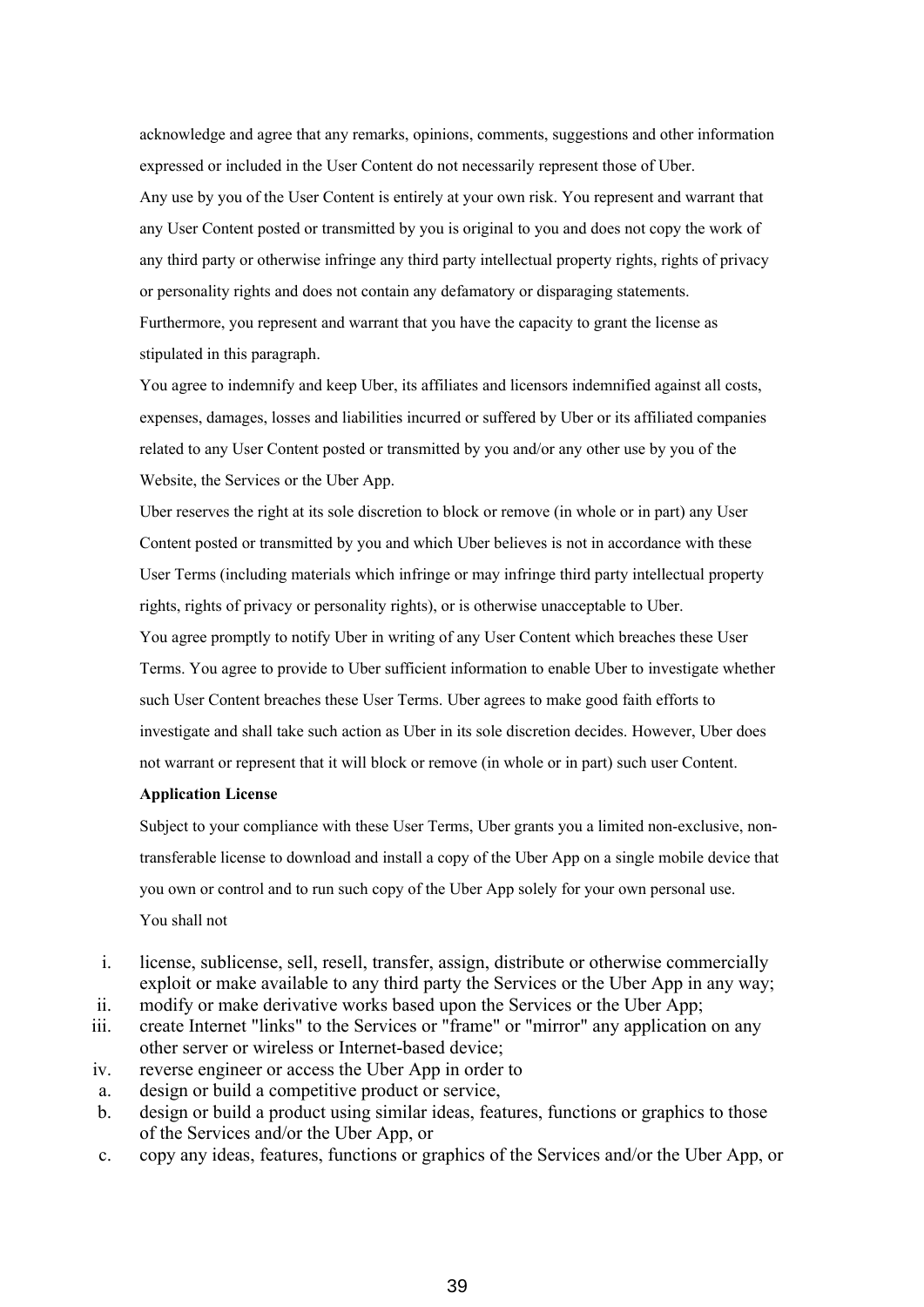v. launch an automated program or script, including, but not limited to, web spiders, web crawlers, web robots, web ants, web indexers, bots, viruses or worms, or any program which may make multiple server requests per second, or unduly burdens or hinders the operation and/or performance of the Services or the Uber App.

You shall not:

- i. send spam or otherwise duplicative or unsolicited messages in violation of applicable laws;
- ii. send or store infringing, obscene, threatening, libellous, or otherwise unlawful or tortious material, including material harmful to children or violative of third party privacy rights;
- iii. send or store material containing software viruses, worms, Trojan horses or other harmful computer code, files, scripts, agents or programs;
- iv. interfere with or disrupt the integrity or performance of the Website, the Uber App or the Services or the data contained therein; or
- v. attempt to gain unauthorized access to the Website, the Uber App or the Services or their related systems or networks.

Uber will have the right to investigate and prosecute violations of any of the above to the fullest extent of the law. Uber may involve and cooperate with law enforcement authorities in prosecuting users who violate these User Terms. You acknowledge that Uber has no obligation to monitor your access to or use of the Website, Services, the Uber App or Collective Content or to review or edit any Collective Content, but has the right to do so for the purpose of operating the Website, the Uber App and the Services, to ensure your compliance with these User Terms, or to comply with applicable law or the order or requirement of a court, administrative agency or other governmental body. Uber reserves the right, at any time and without prior notice, to remove or disable access to any Collective Content that Uber, at its sole discretion, considers to be in violation of these User Terms or otherwise harmful to the Website, the Services or the Uber App. COPYRIGHT POLICY

Uber respects copyright law and expects its users to do the same. It is Uber's policy to terminate in appropriate circumstances use of the Uber App and the Services by Users or other account holders who (repeatedly) infringe or are believed to be (repeatedly) infringing the rights of copyright holders. Please see Uber's Copyright Policy at [HTTPS://WWW.UBER.COM/LEGAL/COPYRIGHT](https://www.uber.com/copyright), for further information.

#### INTELLECTUAL PROPERTY OWNERSHIP

Uber alone (and its licensors, where applicable) shall own all right, title and interest, including all related intellectual property rights, in and to the Website, the Uber App and the Services and any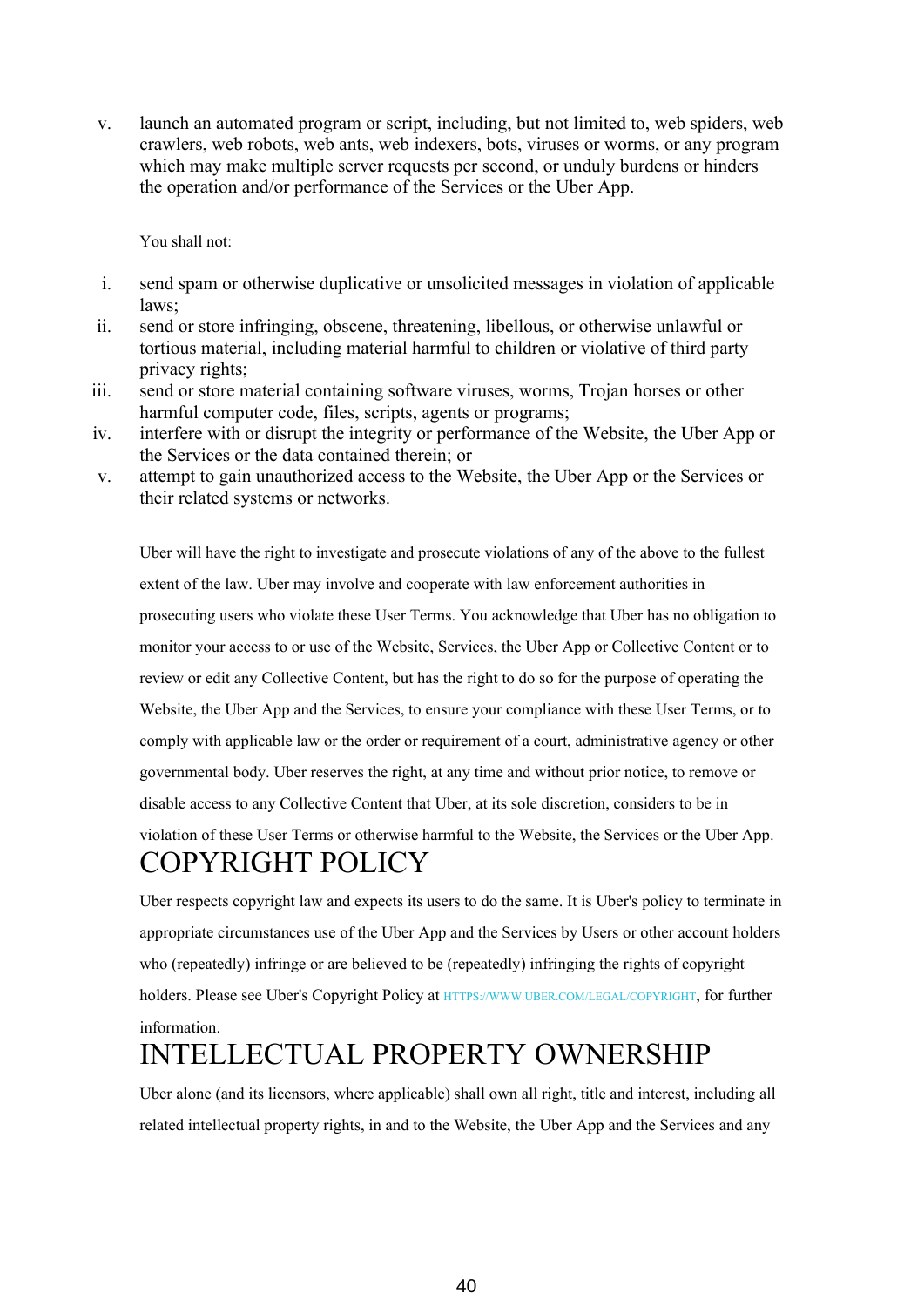suggestions, ideas, enhancement requests, feedback, recommendations or other information provided by you or any other party relating to the Website, the Uber App or the Services. These User Terms do not constitute a sale and do not convey to you any rights of ownership in or related to the Website, the Uber App or the Services, or any intellectual property rights owned by Uber. Uber's name, logo, and the product names associated with the Uber App and the Services are trademarks of Uber, its affiliated companies or third parties, and no right or license is granted to use them.

#### 10. APP STORE SOURCED APPLICATION.

With respect to an Uber App accessed through or downloaded from the Apple App Store (**"App Store Sourced Application"**), you will use the App Store Sourced Application only:

- i. on an Apple-branded product that runs iOS (Apple's proprietary operating system software); and
- ii. as permitted by the "Usage Rules" set forth in the Apple App Store Terms of Service. Uber reserves all rights in and to the Uber App not expressly granted to you under these User Terms.

You acknowledge and agree that

- i. these User Terms are valid between you and Uber only, and not Apple, and
- ii. Uber, not Apple, is solely responsible for the App Store Sourced Application and content thereof.

You acknowledge that Apple has no obligation whatsoever to furnish any maintenance and support services with respect to the App Store Sourced Application.

In the event of any failure of the App Store Sourced Application to conform to any applicable warranty, you may notify Apple, and Apple will, where applicable, refund the purchase price for the App Store Sourced Application to you and to the maximum extent permitted by applicable law Apple will have no other warranty obligation whatsoever with respect to the App Store Sourced Application. As between Uber and Apple, any other claims, losses, liabilities, damages, costs or expenses attributable to any failure to conform to any warranty will be the sole responsibility of Uber.

You and Uber acknowledge that, as between Uber and Apple, Apple is not responsible for addressing any claims you have or any claims of any third party relating to the App Store Sourced Application or your possession and use of the App Store Sourced Application, including, but not limited to:

i. product liability claims;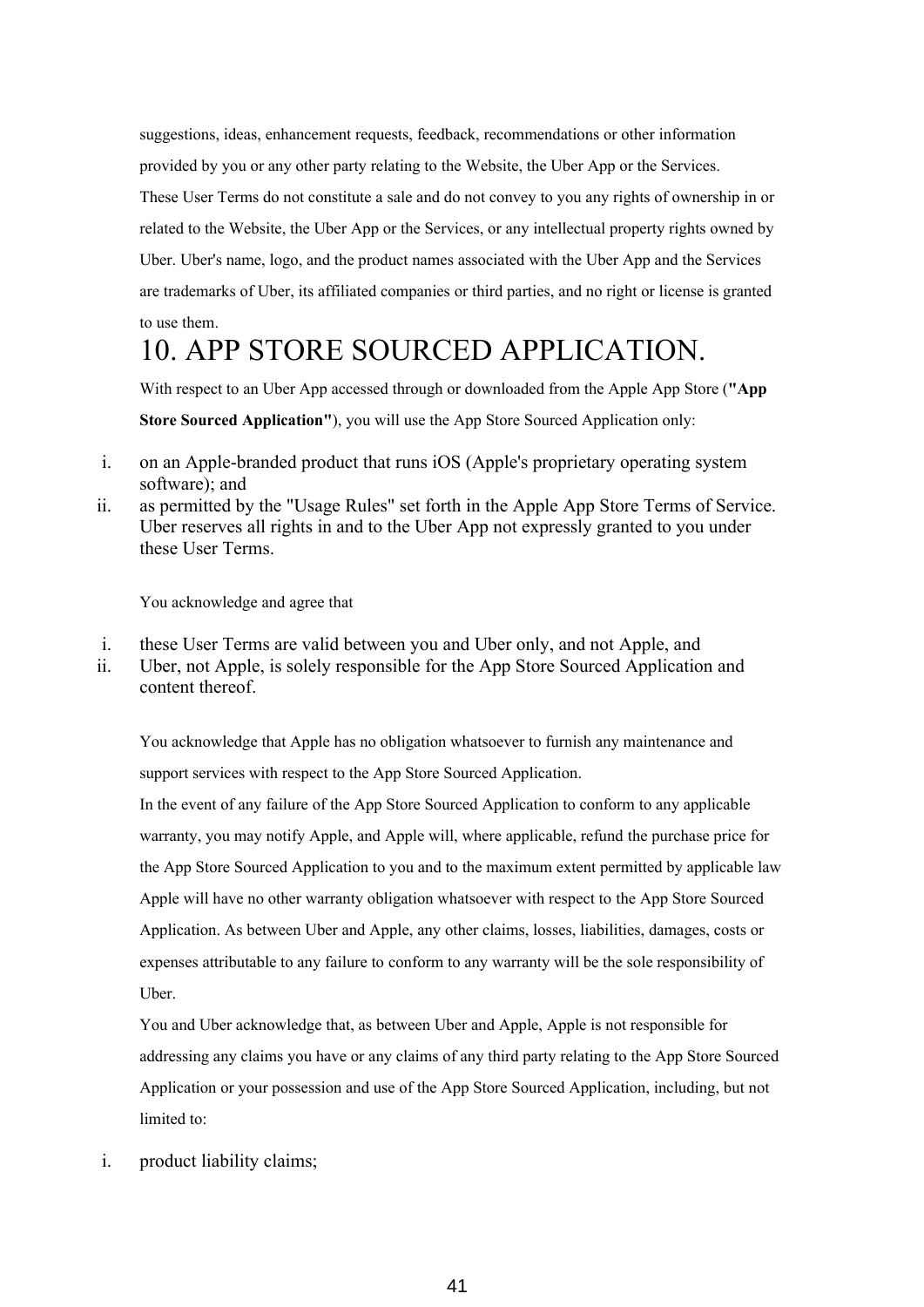- ii. any claim that the App Store Sourced Application fails to conform to any applicable legal or regulatory requirement; and
- iii. claims arising under consumer protection or similar legislation.

You and Uber acknowledge that, in the event of any third party claim that the App Store Sourced Application or your possession and use of an App Store Sourced Application infringes that third party's intellectual property rights, as between Uber and Apple, Uber, not Apple, will be solely responsible for the investigation, defense, settlement and/or discharge of any such intellectual property infringement claim to the extent required by this Agreement.

You and Uber acknowledge and agree that Apple, and Apple's subsidiaries, are third party beneficiaries in relation to your license of the App Store Sourced Application, and that, upon your acceptance of these User Terms, Apple will have the right (and will be deemed to have accepted the right) to enforce the rights under these User Terms as related to your license of the App Store Sourced Application against you as a third party beneficiary thereof.

Without limiting any provisions of these User Terms, you must comply with all applicable third party terms of agreement when using the App Store Sourced Application.

#### 11. THIRD PARTY INTERACTIONS.

During the use of the Website, the Uber App and the Services, links to websites that are owned and controlled by third parties may be provided from time to time in order to enter into correspondence with, purchase goods and/or services from, or participate in promotions of, third parties. These links take you off the Website, the Uber App and the Services and are beyond Uber's control.

During use of the Website, the Uber App and the Services, you may enter into correspondence with, purchase goods and/or services from, or participate in promotions of, third party service providers, advertisers or sponsors showing their goods and/or services through a link on the Website or through the Uber App or the Services. These links take you off the Website, the Uber App and the Services and are beyond Uber's control. The websites you can link to are likely to have their own terms and conditions including a privacy policy. Uber is not responsible and cannot be held liable for the content and activities of these websites or the terms and conditions relating thereto. You visit or access these websites entirely at your own risk.

Please note that such websites may send their own cookies to users, collect data and/or solicit personal information, and you are therefore advised to check the terms and conditions of use of such websites prior to using them.

#### 12. TERM AND TERMINATION OF THE CONTRACT.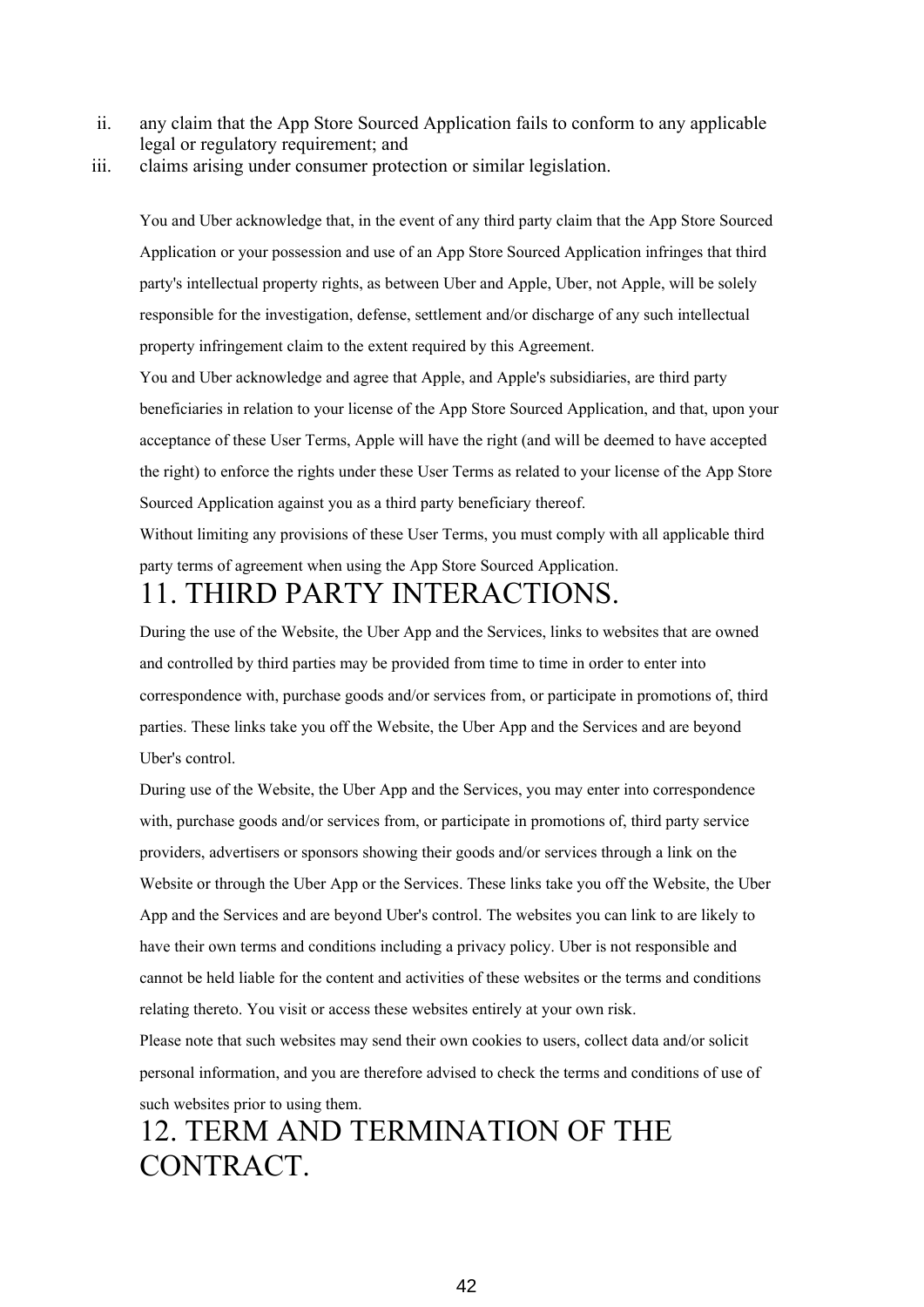This agreement in respect of the User Terms between Uber and you shall (subject to this paragraph) subsist for an indefinite period.

You are entitled to terminate this agreement in respect of the User Terms at any time by permanent deletion of the Uber App installed on your smart phone, thus disabling the use by you of the Uber App and the Services. You can close your user account at any time by following the instructions on Uber's website.

Uber is entitled to terminate this agreement in respect of the User Terms at any time and with immediate effect (by disabling your use of the Uber App and the Services) if you:

- a. violate or breach any term of these User Terms, or
- b. in the opinion of Uber, misuse the Uber App or the Services.

Uber is not obliged to give you notice of such termination in advance. After termination Uber will give notice thereof in accordance with these User Terms. 13. INVALIDITY OF ONE OR MORE PROVISIONS.

The invalidity of any part of these User Terms shall not affect the validity of the other provisions of these User Terms.

If and to the extent that any part of these User Terms is invalid, or is unacceptable in the given circumstances according to the criteria of reasonableness and fairness, a provision shall apply between the parties instead that is acceptable considering all the circumstances and which corresponds with the provisions of the invalid part as much as possible, taking into account the content and the purpose of these User Terms.

#### 14. MODIFICATION OF THE SERVICE AND USER TERMS.

Uber reserves the right, at its sole discretion, to modify or replace any of these User Terms, or change, suspend, or discontinue the Services or the Uber App (including without limitation, the availability of any feature, database, or content) at any time by posting a notice on the Website or by sending you notice through the Services, the Uber App or via email. Uber may also impose limits on certain features and services or restrict your access to parts or all of the Services without notice or liability.

#### 15. NOTICE.

Uber may give notice by means of a general notice on the Services or the Uber App, or by email to an email address previously supplied by you, or by written communication sent by regular mail to an address previously supplied by you.